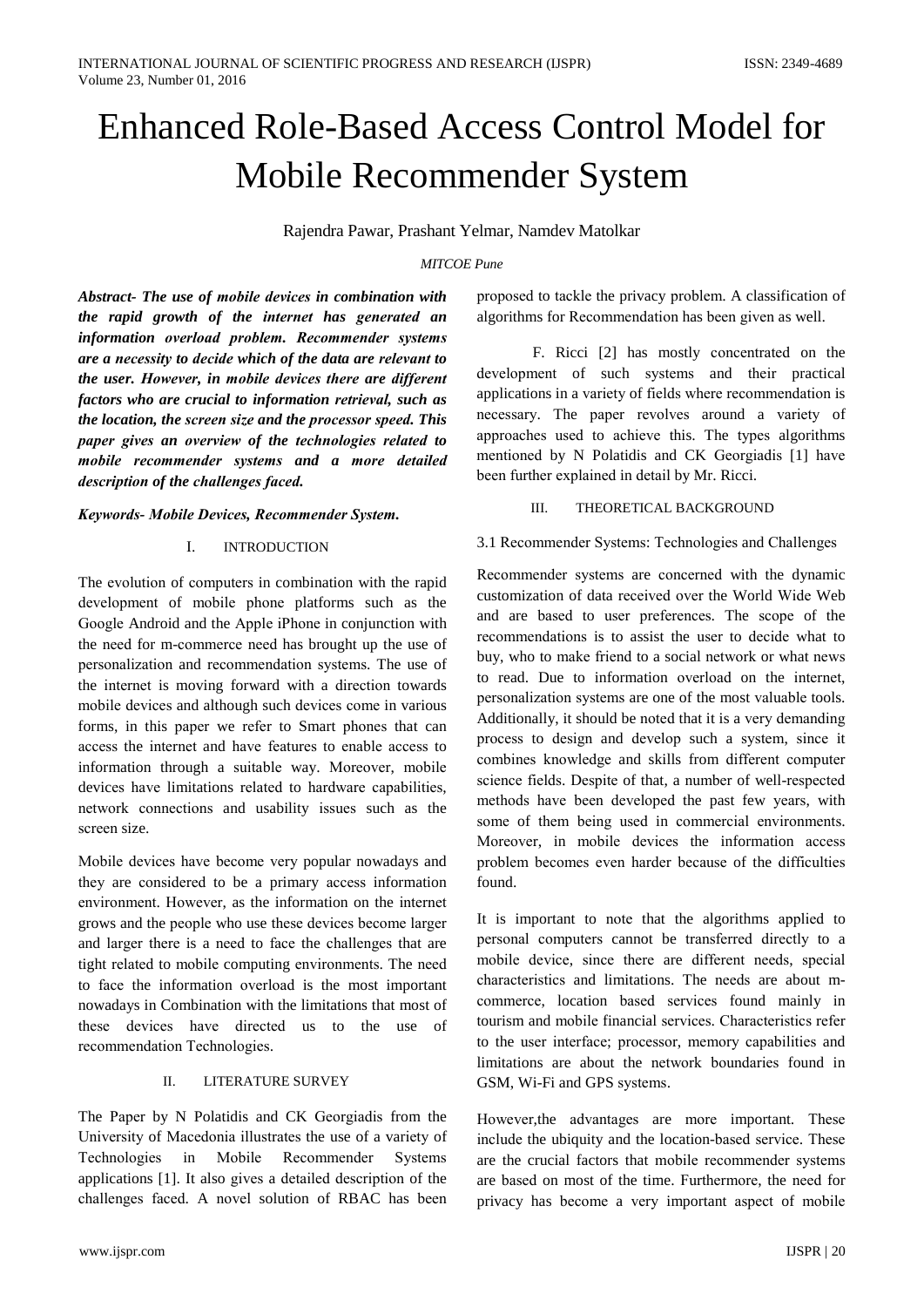phones that use personalization techniques. It is vital for the system to use some private data in order to provide accurate recommendations. However, it should be taken into consideration that privacy is a massive problem with negativity towards the use of recommenders in mobile environments. Most of the time simple users are not aware how e-commerce organizations use these data and they react in various destructive ways. We have reached a point that merchants want to improve their service and use unfair practices. However, there is a reconciliation point that could be reached if both parties are willing to work towards this road.

The research is focused on how the users can receive personalized content in their smartphones using current technologies. However, in mobile environments attributes such as location and time should be embedded to such algorithms but on the other hand there are privacy concerns that have to be taken into consideration. Moreover, a mixture of current recommendation technologies that study the special mobile characteristics and use data from social networking websites will be discussed, along with technologies that can be used to solve the privacy problem.

Additionally, there are still open questions that need extensive research to be answered. These include the goals of mobile recommender systems and the expectations of the users, if there are any type of implications associated with the location-based parameter and if this should be compulsory or enforced only when questioned. Also, it is not clear if there is a mobile domain or there is a number of e-commerce scenarios that is more suitable to mobile devices such as tourism. However, these questions are still open, because mobile computing is a relatively new field of study in computer science and the lack of surveys and results is obvious.

In addition to the above, an issue in mobile and ubiquitous computing is context awareness. By context is denoted the environment parameters and if they can play a role in recommendation results. The context usually adds additional parameters to the running algorithm which include demographics, objects, surroundings or other factors that could be considered relevant by the user such as health, mood, social activities and application context like web browser history and email mining. Also into consideration the sequence of visits can be taken in order to find a pattern and make predictions. The application areas that widely use context awareness at the moment include, but are not limited to, m-commerce and tourism.

# **Recommender Systems**

Recommender systems are computer algorithms used widely in e-commerce to suggest items to a user. The recommendations are about what items to buy, news reading, social networking connections and what movies to rent among many others. Among the most popular websites that use recommender systems is Amazon.com, which provides a personalized web page to each individual user. Netflix is another example website that uses recommender systems to suggest movies and TV shows. Such systems in general suggest a list with N top items relevant to the user. The items are retrieved according to rules set by the algorithm and suggest the topmost from the list, depending on the interface. Recommender systems were developed to make daily decisions simpler. These decisions are mostly about low cost environments such as book and movie suggestions, with their primary scope being to relief the user from long searches.

#### **IV AN OVERVIEW**

It is to be noted that a recommender system despite the algorithm that uses, it takes as input personal information from the user it creates the recommendations either locally or in a distributed environment and it passes the predictions to the interface of the services the user is using. Furthermore, the three most important and widely used recommendation algorithms are the following:

# 4.1. Collaborative filtering

In collaborative systems the basic idea is to find which users share the same interests with you in the past. The main idea of these systems is that the users who had a taste similar to you, likely will have the same taste in the future. Pure collaborative techniques take a user-input matrix with ratings as the only input and generate a prediction value indicating similarities to other users.

# 4.2. Content based filtering

Content based recommenders are somewhat simpler to implement, since they are based on metadata of the actual data. This metadata can be some technical description of an item, the genre of a movie, the title, type, author or other defined set of keywords. This is done by maintaining a list of attributes and searching within the list. Content based recommendations are a durable technique and the database is constantly updated with user preferences. Moreover, content based is used in systems like news filtering and information retrieval. Furthermore, systems like that, are used when there are not enough ratings to perform a collaborative based approach.

# 4.3. Knowledge based filtering

In practice most systems are based in collaborative filtering methods, a technique which is based on other user ratings only. On the other hand, content based approaches use metadata information, such as movie categories or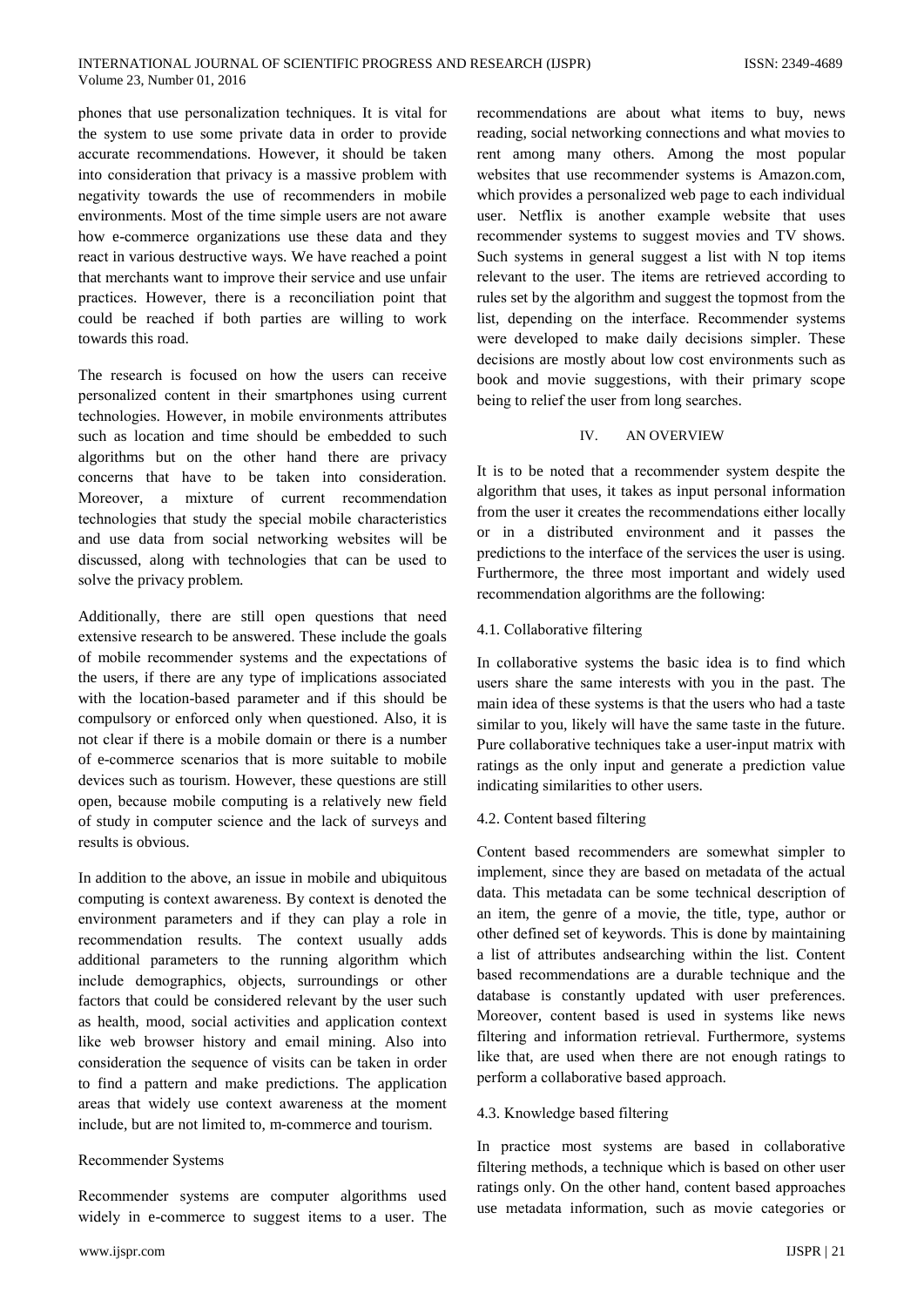keywords. The main benefit of these methods is the low cost to acquire the data from the users. However, there are many circumstances that these methods are not sufficient. Collaborative and content based methods usually perform well in low cost environments such as books and movies, where other users provide ratings and information more often. In other situations, such as buying a personal computer or a digital camera a knowledge based algorithm shall be used. As it is distinct by its name, knowledge based systems rely on data provided by the user and use them as constraints in order to provide recommendations.

## 4.4. Hybrid Algorithms

Hybridization is the combination, or the use of all, features from different algorithms in order to make a recommendation. While each of the algorithms described above is dominant in their respective field, the need for Hybridization is gaining more attention. Moreover, hybrid algorithms have been categorized according to their design.

## 4.5. An Overview of Mobile Environments

In the internet era and with personal computers being everywhere the need for e-commerce and recommender technologies is essential. Likewise, smartphones and tablets use the same technologies in their respective environments with extra parameters taken into consideration. Such parameters include location, time and screen limitations. The information overload is so high nowadays, that recommender systems are necessary in almost every aspect of mobile devices. Furthermore, examples of recommendations include mobile commerce, news reading and finding related services (such as hotels or other tourism related information). Additionally, the personalization of the operating system itself has been taken into consideration.

Moreover, mobile devices have progressed so fast that tends to become the primary source of access to social networks. Users, who want instant access from everywhere and not use a computer to do that, tend to use a mobile device such as a smartphone or tablet. The network communication facilities such as the cellular. Wi-Fi and GPS have aided towards this direction.

The progress both in hardware and software have enabled mobile devices to offer extraordinary services and help people to achieve experiences that otherwise would be unknown to them. Context-awareness is the most important aspect that drives mobile devices. Mobile devices are based to services in order to support their users. These services are location-based, user-based (such as the use of personal profiles), device-based (such as the memory, processor speed and screen size), spatial

www.ijspr.com

attributes (such as day, night, mood and/or weather attributes based on conditions) and social-based communicating with other users.

In mobile devices there are other factors than the traditional, which should be taken seriously in order to improve recommendations. Such elements include access to the e-mail agent of the OS, to the call logs, SMS excavating, internet and online chat services history and the use of a user well-defined profile. Additionally, a very serious aspect is the use of data from social networks, which nowadays its use is put forward mobile operating systems that have integrated features of networks such as Facebook and twitter. Also, the use purchase history data from large auction sites such as EBay must be taken into consideration. A very important aspect in respect to the usage of mobile devices and recommendation system to be more specific is privacy. It is the main cause that mobile users avoid to use such technologies. It is a challenge to the use of recommenders in mobile environments and it is discussed further in the challenges section ahead.

#### $V_{\cdot}$ THE CHALLENGES

## 5.1 Challenges Faced by Mobile Recommender Systems

Below we discuss challenging topics found in mobile recommender systems literature. These areas are still under active research and serious future work is required.

# 5.2 Privacy

Privacy is about ensuring that the user data will be kept private whatsoever. Privacy policies in conjunction with the knowledge level of the users about the subject guide them towards a negative behavior when they are being asked about to pass data in order to receive more personalized content.

## 5.3 Mobile App Permissions

Mobile applications and their permissions is critical part of privacy as well. Apps have the ability to access and share user data and possibly amend them. Moreover, apps have the ability to communicate with each other, thus raising privacy and security concerns. Conventional privacy methods are not valid here and other aspects must be taken into consideration. To make it more clear, an app can use the permissions granted to another app in order to gain access to data that otherwise it wouldn't be able to. However, app with the same UID only can perform operations on each other's permissions.

## 5.4 Social Media Integration

The integration of social networks in mobile operating systems in conjunction with the growth and speed of internet has brought huge amounts of social networking